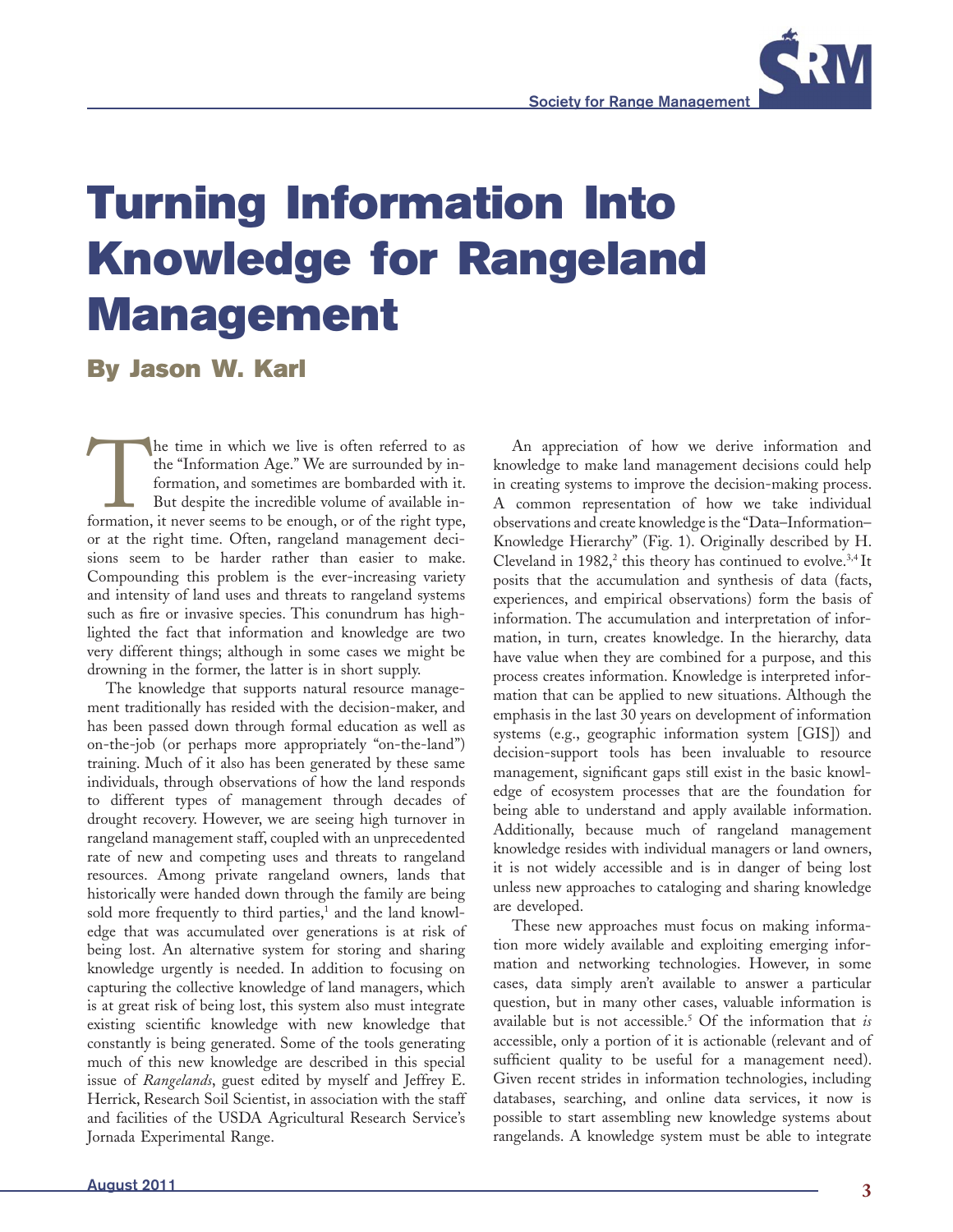

Figure 1. The "Data-Information-Knowledge Hierarchy" is a common way of representing how knowledge is created. In this model, data represent facts known, observations made, or measurements taken. Information is data that are integrated with existing information for a particular purpose. Knowledge is the application of information to make a decision or achieve a specific goal. Modified from Rowley (2006).<sup>3</sup> Reprinted with permission.

information for various objectives and catalog existing knowledge (such as that which resides with managers and owners and is currently at risk of being lost). It also must be able to capture the evolution (and in some cases revolution) in knowledge as new information is gathered and old information is reevaluated.

The kind of knowledge system that will be capable of meeting the needs of resource managers is not a database application that will reside on some server, and it will not come about quickly or as the result of a single group of individuals. It will evolve as scientists, technology specialists, managers, and biologists find ways to integrate the everexpanding array of information systems and tools to meet their needs. The papers in this special issue describe tools and techniques that could play a role in creating knowledge from information about rangelands. The tools and techniques highlighted in this issue of *Rangelands* were selected because they have immediate application, and illustrate the various types of tools necessary to support management decision-making.

Data form the backbone of information and knowledge, and managing the diversity of rangeland uses requires highquality data upon which the status and trend of resources can be determined. Consistency in how rangeland ecosystems are monitored not only will help improve the quality of data collected but also the ability of expensive data to be used to answer multiple monitoring objectives. Riginos et al. introduce a new and easy-to-implement approach to collecting and monitoring data that can be used in rangelands across the globe by people with little education or training. Toevs et al. discuss a comprehensive approach to monitoring and assessment being adopted by the Bureau of Land Management that also is consistent with other monitoring programs implemented across the United States on private lands (including the National Resources Inventory). This system integrates consistent field-measured indicators, methods, and sample design with remote-sensing techniques.

Useful information can only be created from data if those data are collected, stored, and analyzed in an efficient and error-free way. Much monitoring data that has been collected over the years never has been used, in part, because the data still reside on paper field forms or in one-off databases. New mobile technologies have dramatically improved the potential for collecting data electronically in the field, eliminating the potential for transcription errors. Furthermore, the use of a consistent data standard improves the likelihood that data can be reused to help address other objectives. Courtright describes a sophisticated database for collecting data in the field using tablet computers, organizing it in the office, and creating reports or supporting statistical analyses.

With the scale and variety of rangeland uses and threats continuing to increase, much effort is being invested in developing new techniques to get quantitative information to monitor large landscapes. Although landscape-wide remote sensing techniques (e.g., image classification) have shown promise for informing those in rangeland management, many of these approaches either remain beyond the capabilities of agency personnel or private landowners to implement or lack the specificity needed for local-level management. An alternative that has emerged is interpretation of very-high-resolution (VHR) aerial images to directly estimate rangeland attributes similar to how they would be measured in the field. Booth and Cox discuss tools for analyzing aerial photographs, for cover, composition, or density using point-based and line- or area-based techniques. Schrader and Duniway also detail a point-based tool for making cover estimates from VHR images, but with a focus on training and calibrating personnel interpreting the aerial images.

An integral part of a knowledge system is being able to apply current understanding of how systems work to evaluate the impact and magnitude of processes such as erosion, and predict the possible outcome of potential management actions. Traditionally, this type of knowledge has resided with people who had years of experience in specific rangeland systems. Increasingly, however, this knowledge has been harvested and combined with research studies to create robust models that illustrate our current understanding of how rangeland ecosystems work. These can be conceptual models such as the state-and-transition models found in ecological site descriptions (see the December 2010 issue of *Rangelands*), or mathematical and statistical models of ecosystem processes. For the latter, scientists have recognized the need to make these models available to managers and ranchers in straight-forward, simple-to-understand